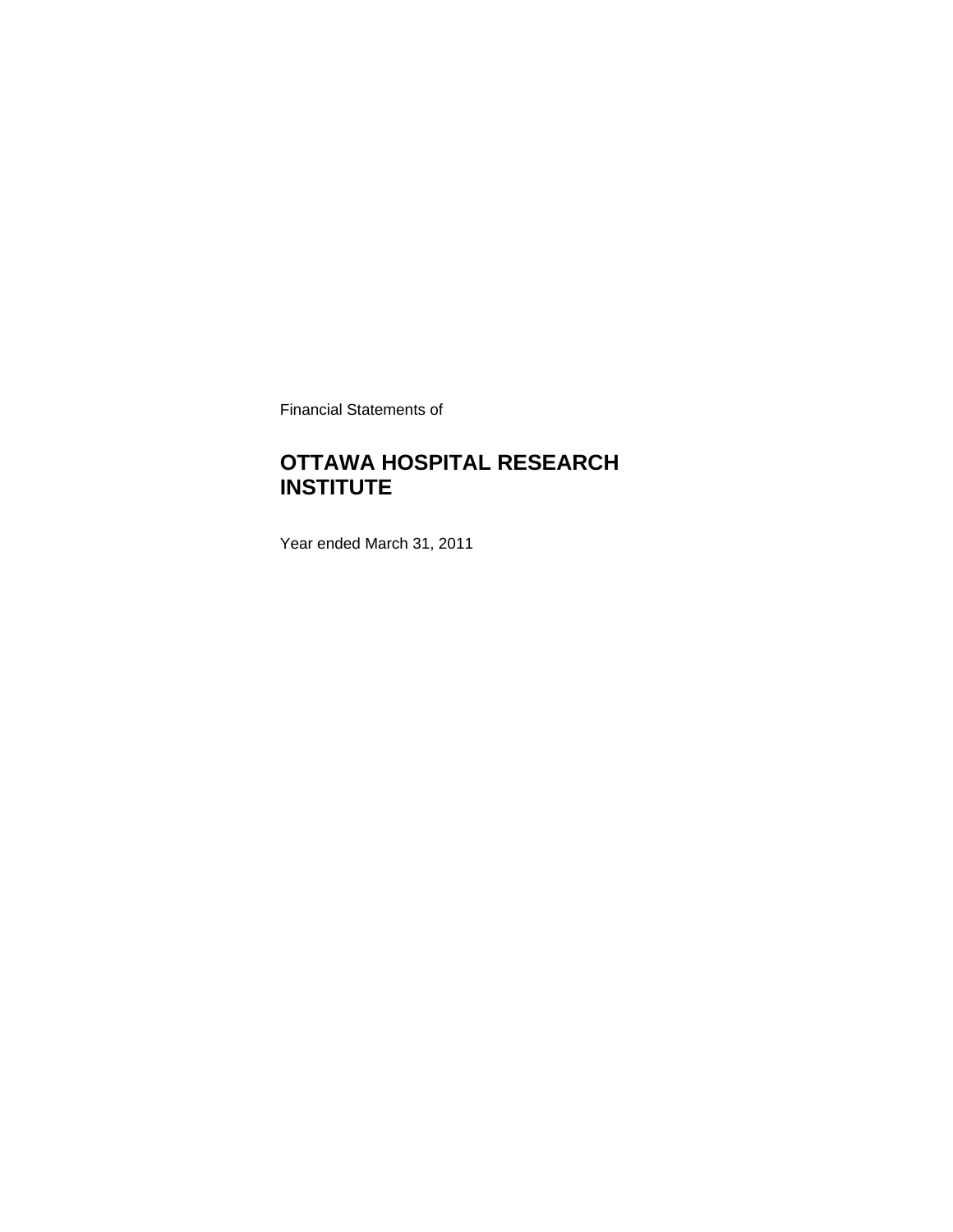

 160 Elgin Street Ottawa, ON K2P 2P8 Canada

**KPMG LLP** Telephone (613) 212-KPMG (5764) **Chartered Accountants Fax** (613) 212-2896 Suite 2000 **Internet www.kpmg.ca** 

# **INDEPENDENT AUDITORS' REPORT**

To the Board of Directors of the Ottawa Hospital Research Institute

We have audited the accompanying financial statements of the Ottawa Hospital Research Institute, which comprise the statement of financial position as at March 31, 2011, the statements of operations, changes in net assets and cash flows for the year then ended, and notes, comprising a summary of significant accounting policies and other explanatory information.

### *Management's Responsibility for the Financial Statements*

Management is responsible for the preparation and fair presentation of these financial statements in accordance with Canadian generally accepted accounting principles, and for such internal control as management determines is necessary to enable the preparation of financial statements that are free from material misstatement, whether due to fraud or error.

#### *Auditors' Responsibility*

Our responsibility is to express an opinion on these financial statements based on our audit. We conducted our audit in accordance with Canadian generally accepted auditing standards. Those standards require that we comply with ethical requirements and plan and perform the audit to obtain reasonable assurance about whether the financial statements are free from material misstatement.

An audit involves performing procedures to obtain audit evidence about the amounts and disclosures in the financial statements. The procedures selected depend on our judgment, including the assessment of the risks of material misstatement of the financial statements, whether due to fraud or error. In making those risk assessments, we consider internal control relevant to the entity's preparation and fair presentation of the financial statements in order to design audit procedures that are appropriate in the circumstances, but not for the purpose of expressing an opinion on the effectiveness of the entity's internal control. An audit also includes evaluating the appropriateness of accounting policies used and the reasonableness of accounting estimates made by management, as well as evaluating the overall presentation of the financial statements.

We believe that the audit evidence we have obtained is sufficient and appropriate to provide a basis for our audit opinion.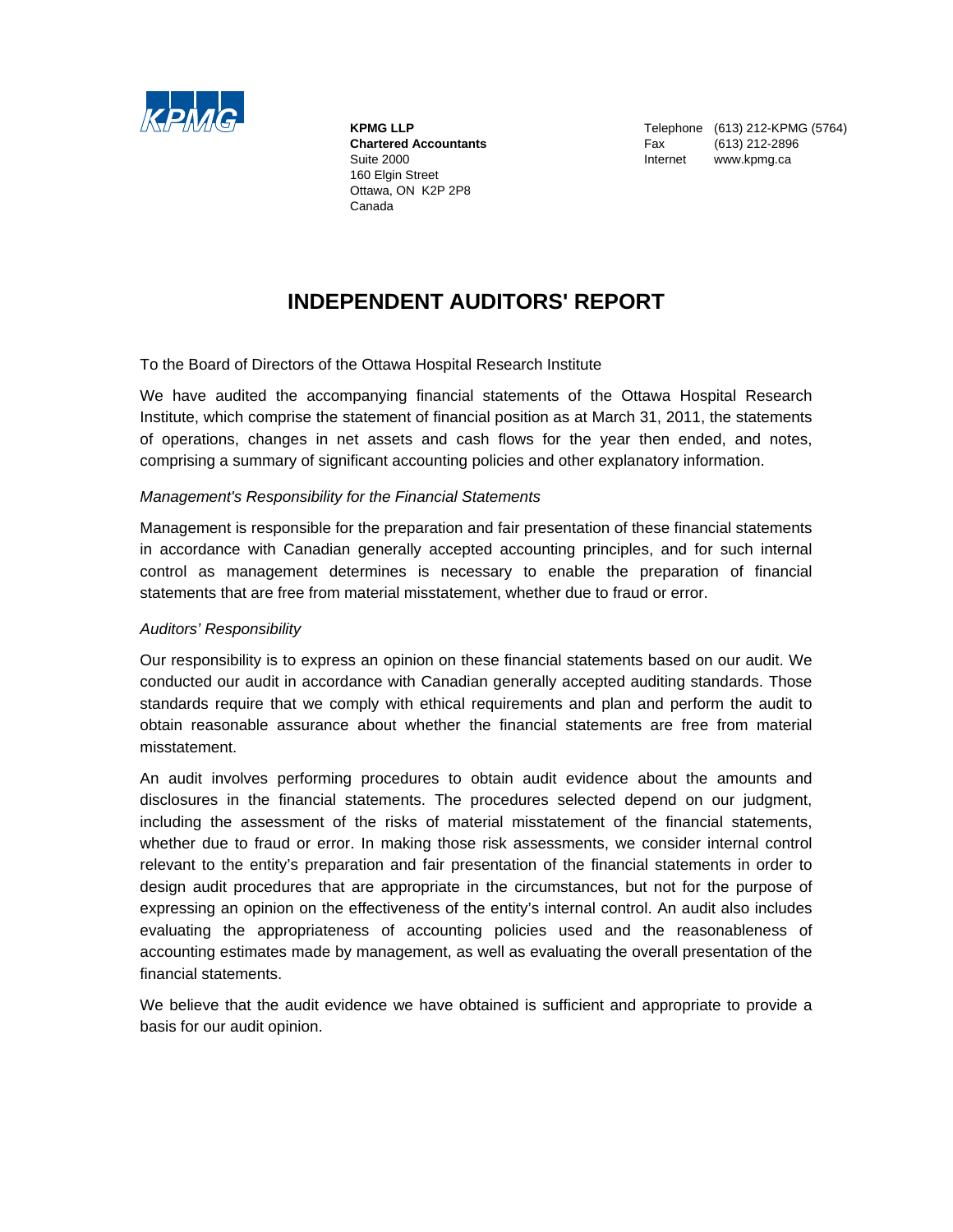

### *Opinion*

In our opinion, the financial statements present fairly, in all material respects, the financial position of the Ottawa Hospital Research Institute as at March 31, 2011, and its results of operations and its cash flows for the year then ended in accordance with Canadian generally accepted accounting principles.

 $KPMG$  14P

Chartered Accountants, Licensed Public Accountants June 29, 2011 Ottawa, Canada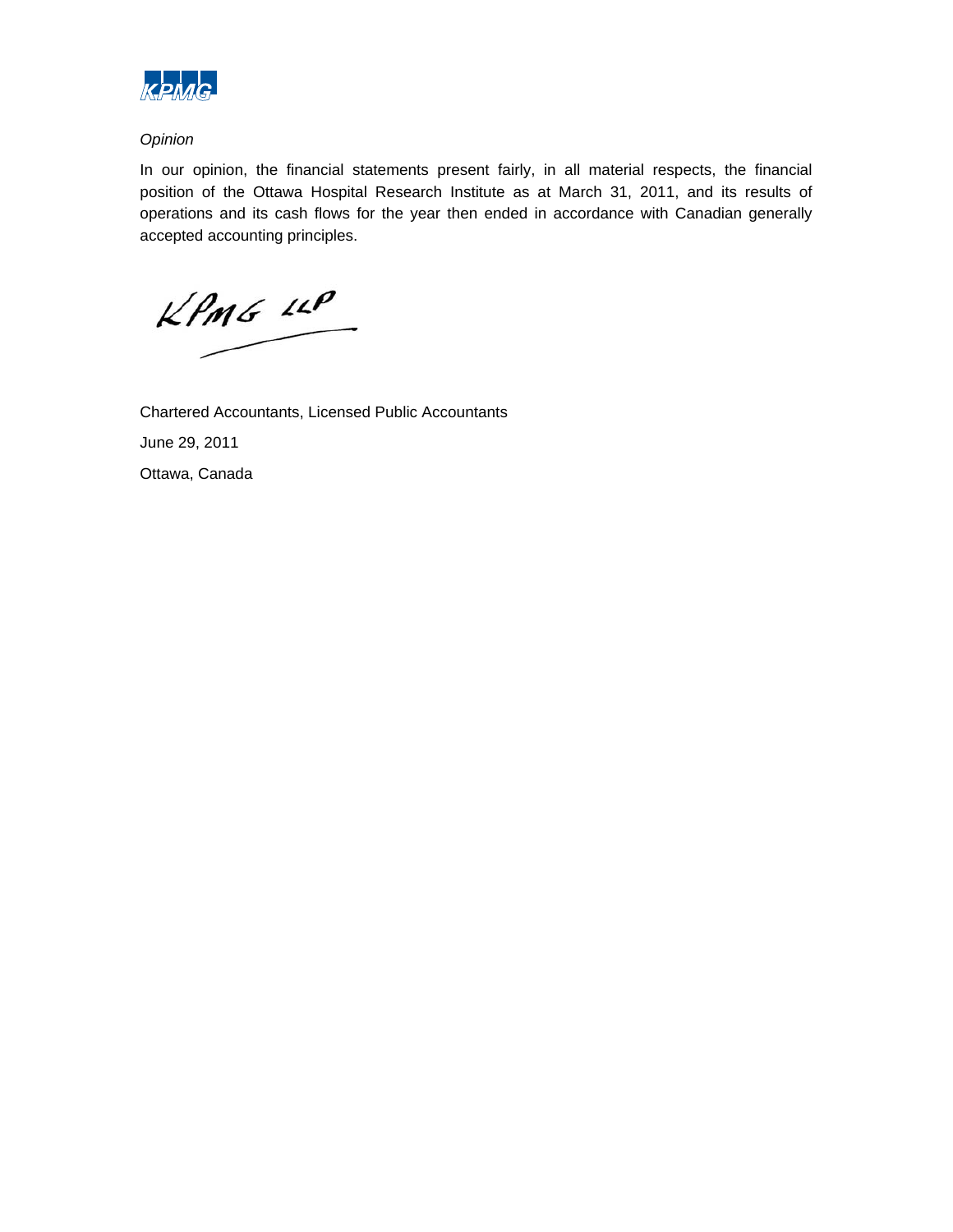**Statement of Financial Position** 

March 31, 2011, with comparative figures for 2010

|                                                                 | Externally   |    |              |    | Total        | Total            |
|-----------------------------------------------------------------|--------------|----|--------------|----|--------------|------------------|
|                                                                 | restricted   |    | Unrestricted |    | 2011         | 2010             |
| Assets                                                          |              |    |              |    |              |                  |
| Current assets:                                                 |              |    |              |    |              |                  |
| \$<br>Cash and cash equivalents<br>Due from The Ottawa Hospital | 18,098,048   | S  | 3,891,099    |    | \$21,989,147 | 29,919,984<br>\$ |
| Foundation (note 3(b))                                          | 92,852       |    | 2,635,848    |    | 2,728,700    | 1,960,024        |
| Prepaid expenses                                                | 13,331       |    |              |    | 13,331       | 35,616           |
| Amounts receivable                                              | 6,123,236    |    | 536,192      |    | 6,659,428    | 10,279,546       |
|                                                                 | 24,327,467   |    | 7,063,139    |    | 31,390,606   | 42, 195, 170     |
| Investments (note 4)                                            | 39, 186, 948 |    |              |    | 39, 186, 948 | 36,883,451       |
| Capital assets (note 5)                                         | 28,774,869   |    |              |    | 28,774,869   | 31,740,132       |
| \$                                                              | 92,289,284   | \$ | 7,063,139    | S  | 99, 352, 423 | \$110,818,753    |
| Current liabilities:<br>Accounts payable and accrued            |              |    |              |    |              |                  |
| \$<br>liabilities                                               | 1,709,726    | \$ | 877,992      | S  | 2,587,718    | \$11,824,218     |
| Loan payable (note 3(d))                                        | 306,390      |    | 143,610      |    | 450,000      | 700,000          |
| Due to The Ottawa Hospital                                      |              |    |              |    |              |                  |
| (note 3(a))                                                     |              |    | 1,883,412    |    | 1,883,412    | 2,102,227        |
| Unearned income                                                 |              |    | 780,379      |    | 780,379      | 1,041,479        |
| Unexpended research<br>project funding (note 6)                 | 61,804,689   |    |              |    | 61,804,689   | 61,307,806       |
|                                                                 | 63,820,805   |    | 3,685,393    |    | 67,506,198   | 76,975,730       |
| Long-term liabilities:                                          |              |    |              |    |              |                  |
| Deferred capital contributions (note 7)                         | 27,759,574   |    |              |    | 27,759,574   | 30,225,588       |
| Sick leave (note 11)                                            |              |    | 136,786      |    | 136,786      | 137,306          |
|                                                                 | 27,759,574   |    | 136,786      |    | 27,896,360   | 30,362,894       |
| Net assets:<br>Internally restricted (note 8)                   |              |    | 1,854,961    |    | 1,854,961    | 1,385,225        |
| Invested in capital assets                                      | 708,905      |    |              |    | 708,905      | 814,544          |
| Unrestricted                                                    |              |    | 1,385,999    |    | 1,385,999    | 1,280,360        |
|                                                                 | 708,905      |    | 3,240,960    |    | 3,949,865    | 3,480,129        |
| Commitments (note 9)                                            |              |    |              |    |              |                  |
| \$                                                              | 92,289,284   | \$ | 7,063,139    | \$ | 99, 352, 423 | \$110,818,753    |

On behalf of the Board: Director **Director**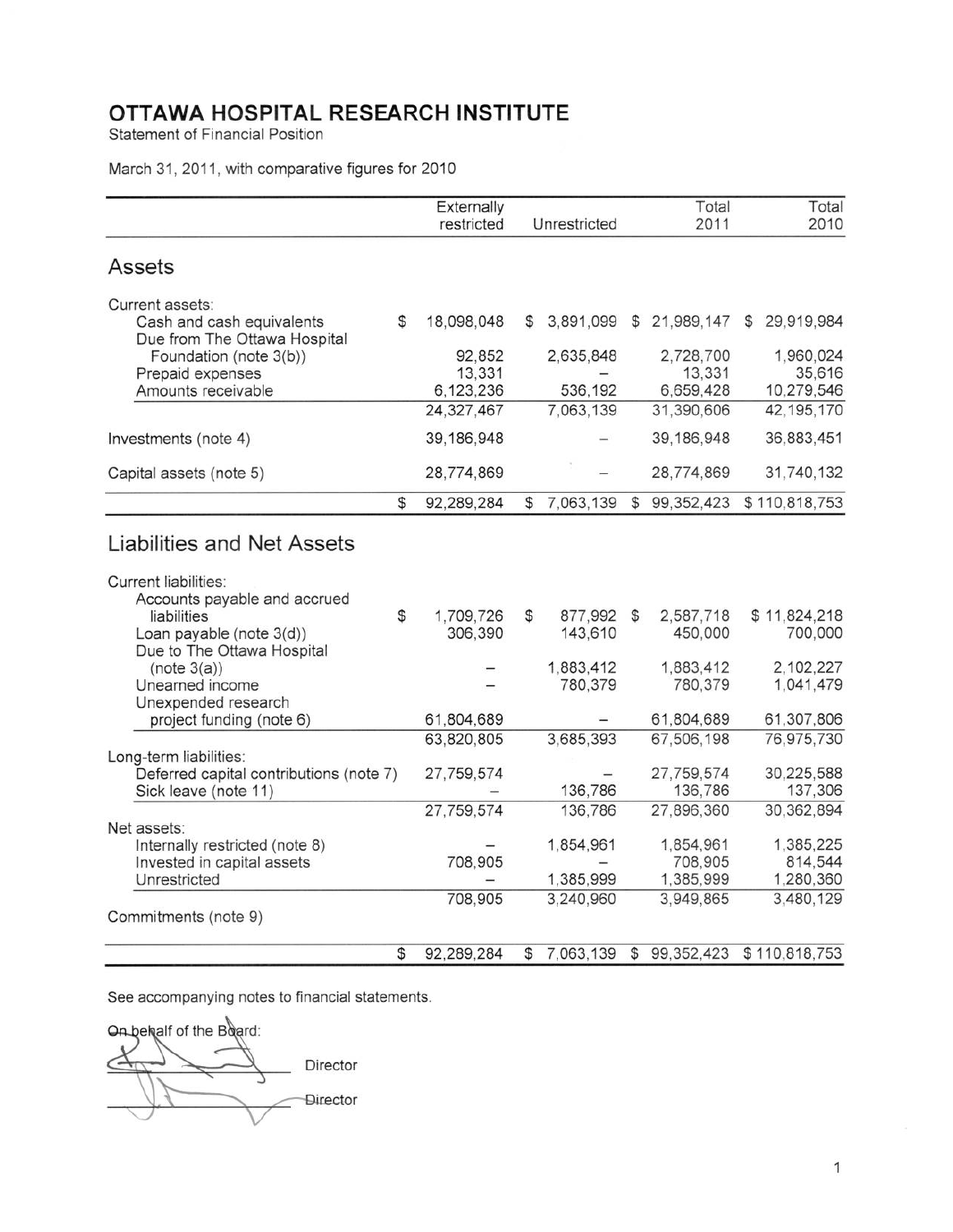Statement of Operations

|                                                   | Externally      |                 | Total           | Total           |
|---------------------------------------------------|-----------------|-----------------|-----------------|-----------------|
|                                                   | restricted      | Unrestricted    | 2011            | 2010            |
| Revenue:                                          |                 |                 |                 |                 |
| The Ottawa Hospital Foundation<br>$(note 3(b))$ : |                 |                 |                 |                 |
| Research and salary                               | \$              | \$<br>1,040,148 | \$<br>1,040,148 | \$<br>215,627   |
| Endowment fund income                             |                 | 2,640,077       | 2,640,077       | 2,553,429       |
| Indirect cost recovery                            |                 | 5,333,796       | 5,333,796       | 5,550,298       |
| The Ottawa Hospital (note 3(a))                   |                 | 5,165,924       | 5,165,924       | 5,213,384       |
| University of Ottawa (note 3(c)):                 |                 |                 |                 |                 |
| Salary support                                    |                 | 1,598,329       | 1,598,329       | 1,653,344       |
| Endowment fund income                             |                 | 219,854         | 219,854         | 127,176         |
| Medical practice plans                            |                 | 4,847,522       | 4,847,522       | 4,911,988       |
| Research projects                                 | 67,877,016      |                 | 67,877,016      | 76,256,489      |
| Miscellaneous                                     |                 | 949,542         | 949,542         | 368,371         |
| Investment (note 4)                               |                 | 2,533,887       | 2,533,887       | 3,766,022       |
| Amortization of deferred capital                  |                 |                 |                 |                 |
| contributions                                     | 4,026,341       |                 | 4,026,341       | 4,331,743       |
|                                                   | 71,903,357      | 24,329,079      | 96,232,436      | 104,947,871     |
| Expenses:                                         |                 |                 |                 |                 |
| Scientific programs                               |                 | 15,210,323      | 15,210,323      | 14,884,469      |
| General research administration                   |                 | 3,062,192       | 3,062,192       | 2,711,626       |
| Technology transfer program                       |                 | 350,739         | 350,739         | 221,207         |
| <b>Hospital services</b>                          |                 | 3,466,934       | 3,466,934       | 3,646,681       |
| Other research                                    |                 | 977,125         | 977,125         | 958,403         |
| Research ethics board                             |                 | 747,723         | 747,723         | 507,721         |
| Research project costs (note 6)                   | 67,877,016      |                 | 67,877,016      | 76,256,489      |
| Amortization of capital assets                    | 4,070,648       |                 | 4,070,648       | 4,376,050       |
|                                                   | 71,947,664      | 23,815,036      | 95,762,700      | 103,562,646     |
| Excess (deficiency) of revenue                    |                 |                 |                 |                 |
| over expenses                                     | \$<br>(44, 307) | \$<br>514,043   | \$<br>469,736   | \$<br>1,385,225 |

### Year ended March 31, 2011, with comparative figures for 2010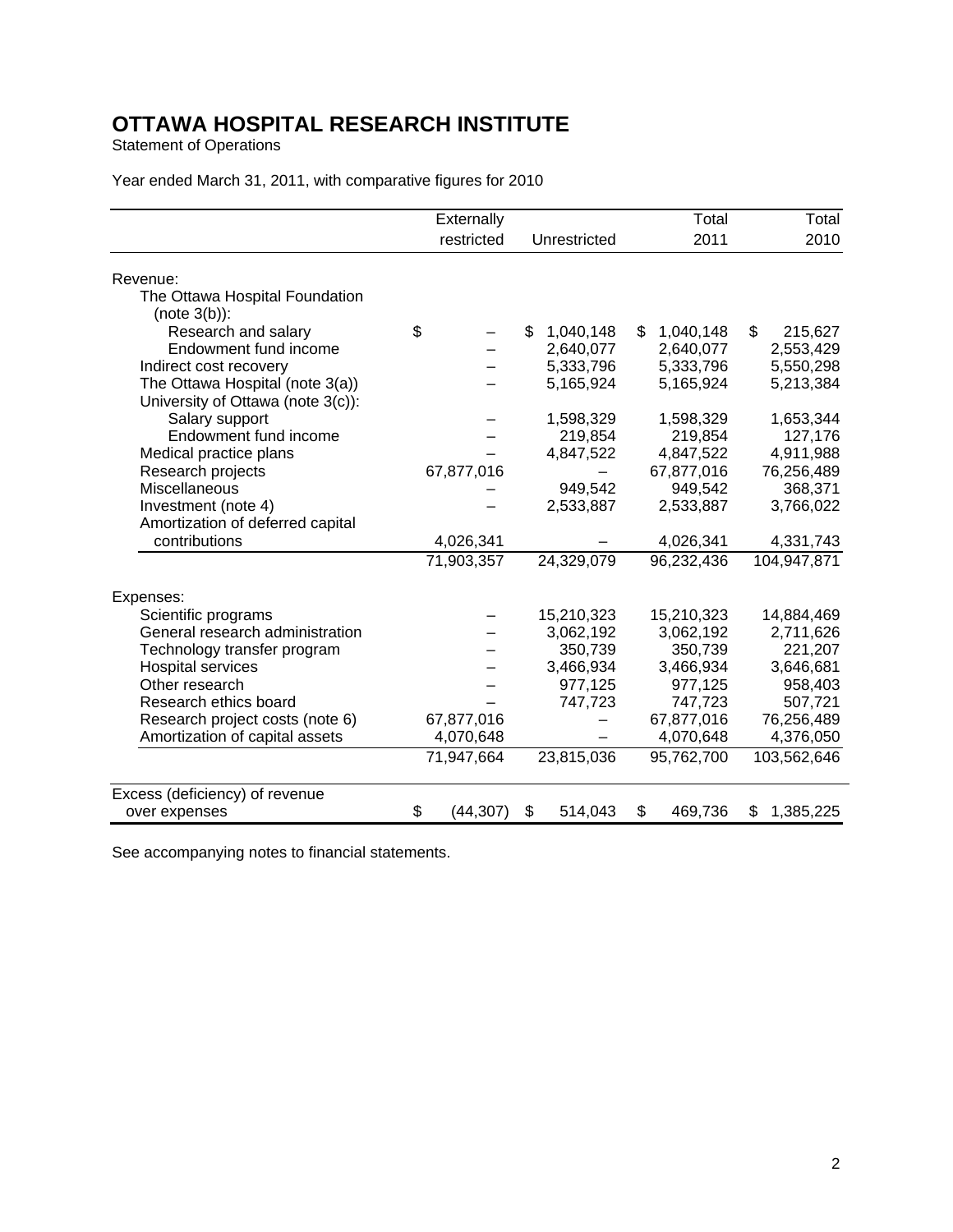Statement of Changes in Net Assets

Year ended March 31, 2011, with comparative figures for 2010

|                                                                            | Externally<br>Restricted       | Internally<br>Restricted<br>(note 8) |              | Investment in<br>capital assets | Unrestricted | 2011        | 2010        |
|----------------------------------------------------------------------------|--------------------------------|--------------------------------------|--------------|---------------------------------|--------------|-------------|-------------|
| Net assets, beginning of year                                              | \$<br>$\overline{\phantom{m}}$ | \$1,385,225                          | $\mathbb{S}$ | 814,544                         | \$1,280,360  | \$3,480,129 | \$2,094,904 |
| Excess (deficiency) of revenue over expenses                               | (44, 307)                      |                                      |              |                                 | 514,043      | 469,736     | 1,385,225   |
| Transfer to internally restricted (note 8)                                 | -                              | 469,736                              |              | —                               | (469, 736)   |             |             |
| Amortization of capital assets                                             | 4,070,648                      | -                                    |              | (4,070,648)                     |              |             |             |
| Capital asset additions                                                    | (1, 105, 385)                  | -                                    |              | 1,105,385                       |              |             |             |
| Deferred capital contributions received (note 7)                           | 1,105,385                      | —                                    |              | (1,560,327)                     | 454,942      |             |             |
| Amortization of deferred capital contributions                             | (4,026,341)                    | —                                    |              | 4,026,341                       |              |             |             |
| Repayment of loan payable                                                  |                                |                                      |              | 250,000                         | (250,000)    |             |             |
| Reclassification of portion of loan payable<br>to unrestricted (note 3(d)) |                                | —                                    |              | 143,610                         | (143, 610)   |             |             |
| Net assets, end of year                                                    | \$<br>$\overline{\phantom{0}}$ | \$1,854,961                          | \$           | 708,905                         | \$1,385,999  | \$3,949,865 | \$3,480,129 |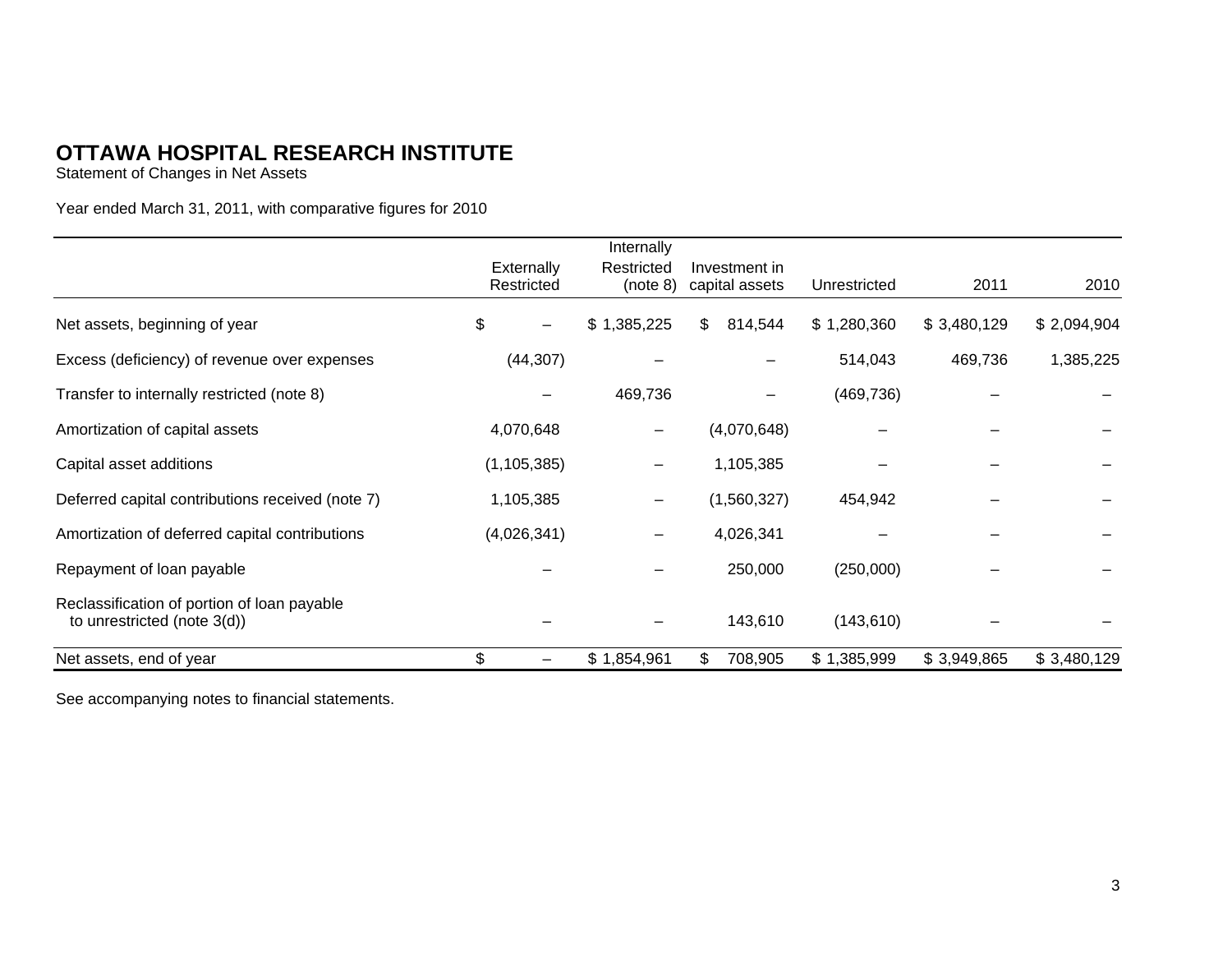Statement of Cash Flows

|                                                   | 2011          | 2010             |
|---------------------------------------------------|---------------|------------------|
| Cash and cash equivalents provided by (used in):  |               |                  |
| Operating activities:                             |               |                  |
| Excess (deficiency) of revenue over expenses      | \$<br>469,736 | 1,385,225<br>\$. |
| Items not involving cash:                         |               |                  |
| Amortization of capital assets                    | 4,070,648     | 4,376,050        |
| Amortization of deferred capital contributions    | (4,026,341)   | (4, 331, 743)    |
| Unrealized gains on investments (note 4)          | (972, 146)    | (2,498,687)      |
| Changes in non-cash operating working capital:    |               |                  |
| Decrease (increase) in due from The Ottawa        |               |                  |
| <b>Hospital Foundation</b>                        | (768, 676)    | 340,655          |
| Decrease in prepaid expenses                      | 22,285        | 43,754           |
| Decrease in amounts receivable                    | 3,620,118     | 3,968,906        |
| Increase (decrease) in accounts payable and       |               |                  |
| accrued liabilities                               | (9,236,500)   | 8,017,815        |
| Increase (decrease) in due to The Ottawa Hospital | (218, 815)    | 1,068,841        |
| Decrease in unearned income                       | (261, 100)    | (438, 536)       |
| Increase in unexpended research project funding   | 496,883       | 12,741,472       |
| Decrease in sick leave                            | (520)         | (17, 673)        |
|                                                   | (6,804,428)   | 24,656,079       |
| Investing activities:                             |               |                  |
| Additions to investments                          | (1, 331, 351) | (1,282,013)      |
| Purchase of capital assets                        | (1, 105, 385) | (1, 179, 700)    |
|                                                   | (2, 436, 736) | (2,461,713)      |
| Financing activities:                             |               |                  |
| Repayment of loan payable                         | (250,000)     |                  |
| Deferred capital contributions received           | 1,560,327     |                  |
|                                                   |               | 2,424,342        |
|                                                   | 1,310,327     | 2,424,342        |
| Increase (decrease) in cash and cash equivalents  | (7,930,837)   | 24,618,708       |
| Cash and cash equivalents, beginning of year      | 29,919,984    | 5,301,276        |
| Cash and cash equivalents, end of year            | \$21,989,147  | \$29,919,984     |
|                                                   |               |                  |
| Cash and cash equivalents consist of:             |               |                  |
| Cash on deposit                                   | \$16,989,147  | \$24,919,984     |
| Guaranteed investment certificate                 | 5,000,000     | 5,000,000        |
|                                                   | \$21,989,147  | \$29,919,984     |
| Cash and cash equivalents, end of year            |               |                  |

Year ended March 31, 2011, with comparative figures for 2010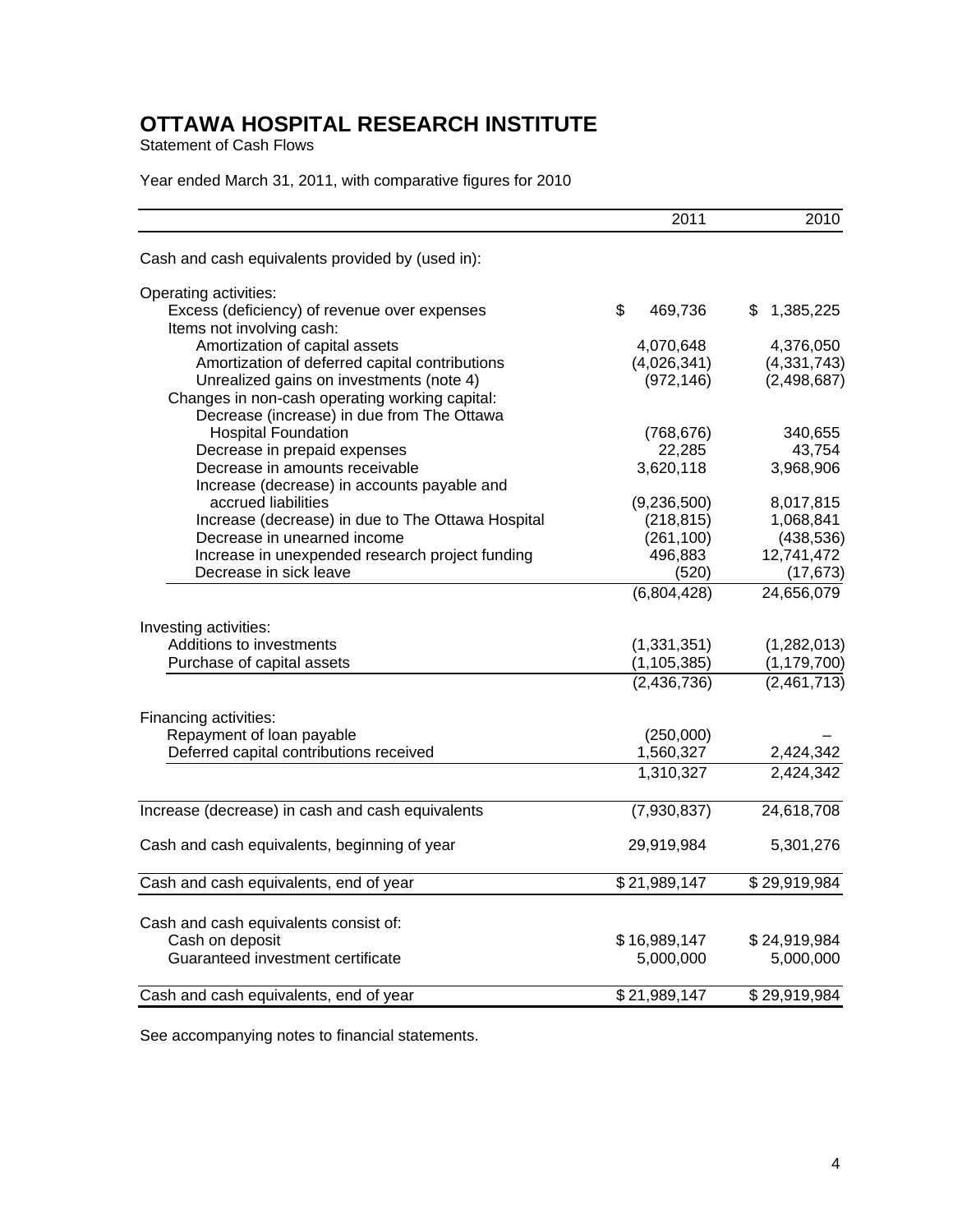Notes to Financial Statements

Year ended March 31, 2011

### **1. Objectives:**

The Ottawa Hospital Research Institute (the "Institute") is an independent health research facility, closely affiliated with The Ottawa Hospital and the University of Ottawa, committed to excellence in the creation of scientific knowledge that contributes to the prevention, diagnosis, and treatment of human disease. The Institute was incorporated without share capital under the Corporations Act of Ontario on December 5, 2000. It began operations on April 1, 2001 as a result of the combination of the Loeb Health Research Institute at The Ottawa Hospital and The Ottawa General Hospital Research Institute. On January 1, 2004, as a result of the integration of the Ottawa Regional Cancer Centre and The Ottawa Hospital, the clinical research activities of the Cancer Centre were absorbed into the Institute.

The Institute is a registered charity under paragraph 149 [1] [f] of the Income Tax Act and is exempt from income taxes and may issue tax deductible receipts to donors. Furthermore, the Institute has approved research institute status for purposes of clause 37 [1] [a] [ii] [B] of the Act, whereby a donor is eligible for a Scientific Research and Experimental Development (SR&ED) tax credit in the year the contribution is made.

### **2. Significant accounting policies:**

These financial statements have been prepared in accordance with Canadian generally accepted accounting principles and include the following significant accounting policies.

(a) Basis of presentation:

The financial statements are prepared under the deferral method of accounting for contributions for not-for-profit organizations. On the statement of financial position and the statement of operations, the externally restricted column presents the Institute's assets, liabilities and results of operations related to its research activities that are funded by externally restricted research grants and contributions. The unrestricted column presents the Institute's administrative and non-restricted research operations.

- (b) Revenue recognition:
	- (i) The Institute generates revenue through contributions from external funding agencies and related parties. Contributions receivable are recorded at an estimated realizable value in the period in which the funding agreement is signed. Unrestricted contributions are recognized as revenue when they are received or receivable. Restricted contributions are recorded as deferred revenue and recognized as revenue when the related expenses are incurred.
	- (ii) Contributions restricted for the acquisition of capital assets are recorded as deferred capital contributions and recognized as revenue over the estimated useful life of the related assets.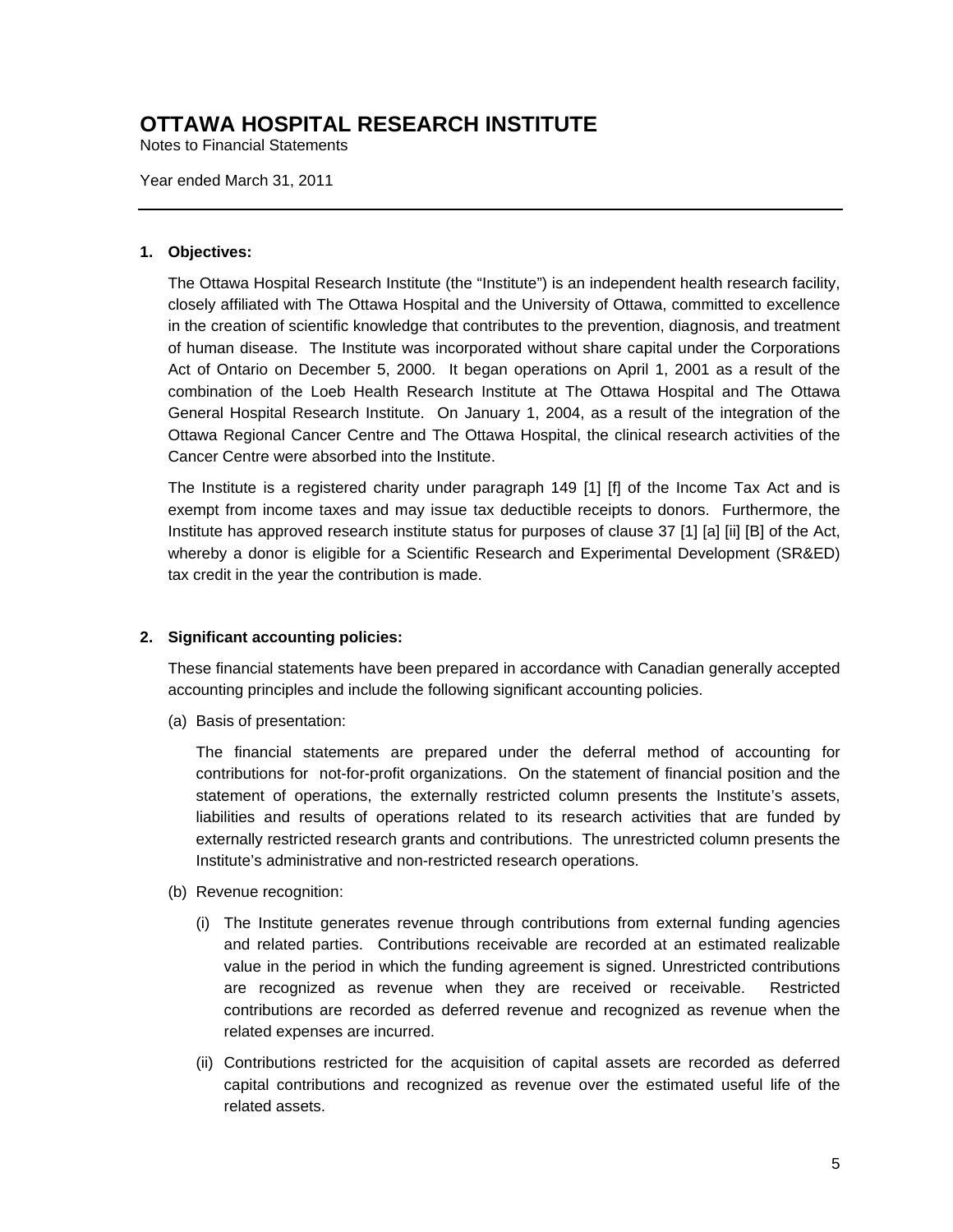Notes to Financial Statements (continued)

Year ended March 31, 2011

#### **2. Significant accounting policies (continued):**

- (b) Revenue recognition (continued):
	- (iii) Interest and dividend revenue and realized gains and losses on investments are recognized in the period earned. Unrealized gains and losses on investments are recorded in the period in which they occur.
- (c) Expenses:

The Institute reports expenses on the statement of operations by function. Expenses are recognized in the year incurred and are recorded in the applicable function to which they are related. The Institute does not allocate expenses between functions after initial recognition.

- (d) Financial instruments:
	- (i) Investments:

Investments are designated as held for trading and are recorded at fair value. Sales and purchases of investments are recorded on the settlement date. Transaction costs related to the acquisition of investments are expensed

Shares in private companies acquired by the Institute in exchange for patent or license rights are recorded at a nominal value when the fair value of the transaction is not determinable.

(ii) Other financial instruments:

The Institute has classified due from The Ottawa Hospital Foundation and amounts receivable as loans and receivables and accounts payable and accrued liabilities, loan payable, due to The Ottawa Hospital and sick leave as other liabilities. Upon initial recognition, these financial assets and liabilities are measured at amortized cost using the effective interest rate method of amortization.

(e) Capital assets:

Capital assets are stated at cost. Contributed equipment is recorded at fair value at the date of contribution. Amortization is calculated on a straight-line basis over the estimated useful lives of the assets. The estimated useful lives of the assets are:

| Asset                                | Useful Life   |
|--------------------------------------|---------------|
| Computer equipment                   | 5 years       |
| Furniture and fixtures               | 5 years       |
| Laboratory equipment                 | 5 to 10 years |
| Stem Cell and Vision Research floors | 21 years      |

Patents are recorded at a nominal value and are not amortized.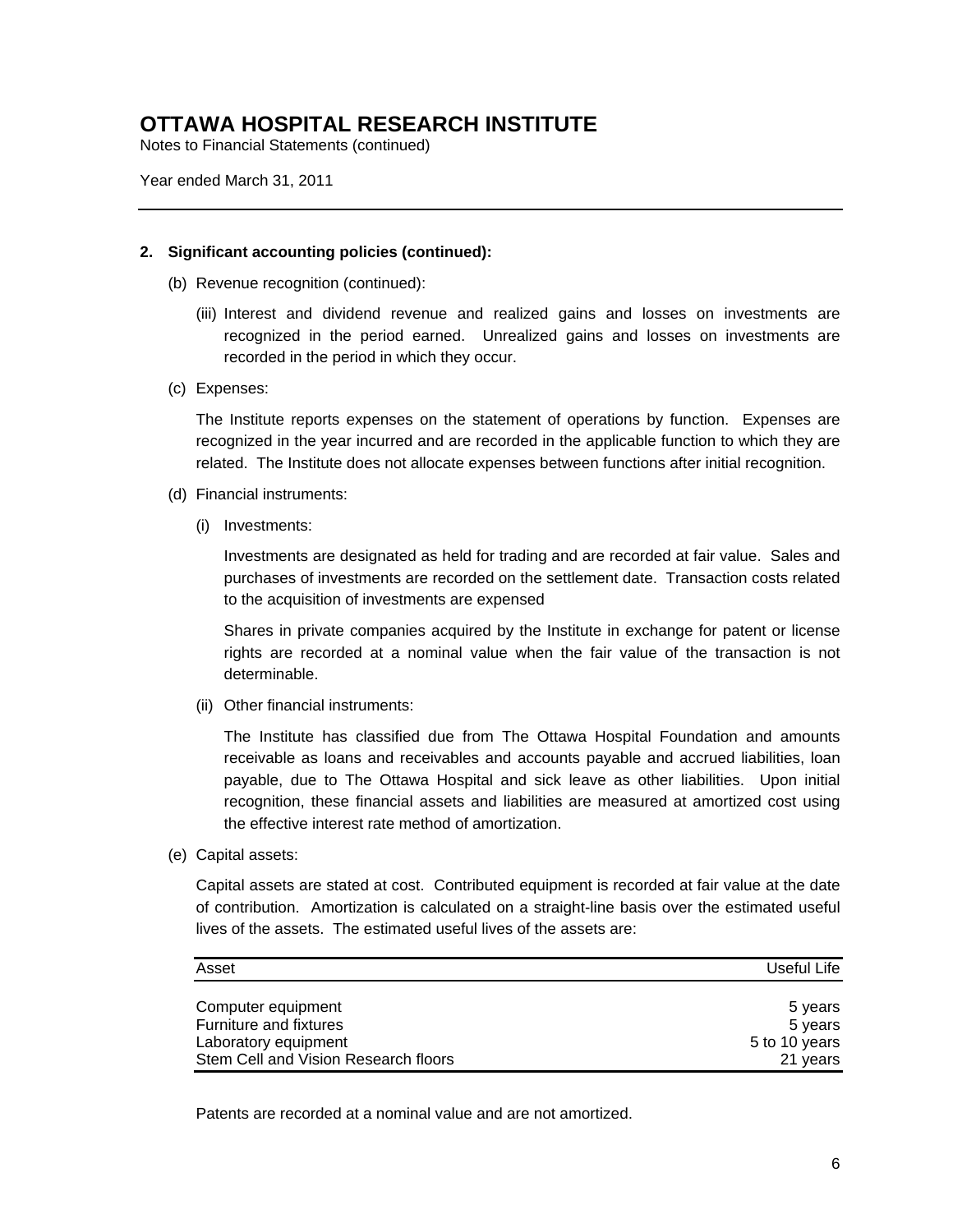Notes to Financial Statements (continued)

Year ended March 31, 2011

#### **2. Significant accounting policies (continued):**

(e) Capital assets (continued):

Capital assets are reviewed for impairment whenever events or changes in circumstances indicate that the carrying amount of an asset may not be recoverable. Recoverability of assets to be held and used is measured by a comparison of the carrying amount of an asset to estimated undiscounted cash flows expected to be generated by the asset. If the carrying amount of an asset exceeds its estimated future cash flows, an impairment charge is recognized by the amount by which the carrying amount of the asset exceeds the fair value of the asset.

(f) Foreign exchange:

Transactions conducted in a foreign currency are translated into Canadian dollars at the average exchange rate for the period. Assets and liabilities denominated in foreign currencies are translated at exchange rates in effect at year-end. Foreign exchange gains and losses are included in income.

(g) Use of estimates:

The preparation of financial statements in conformity with Canadian generally accepted accounting principles requires management to make estimates and assumptions that affect the reported amounts of assets and liabilities and disclosure of contingent assets and liabilities at the date of the financial statements and the reported amounts of revenue and expenses during the period. Actual results could differ from these estimates. These estimates are reviewed annually and as adjustments become necessary, they are recorded in the period in which they become known.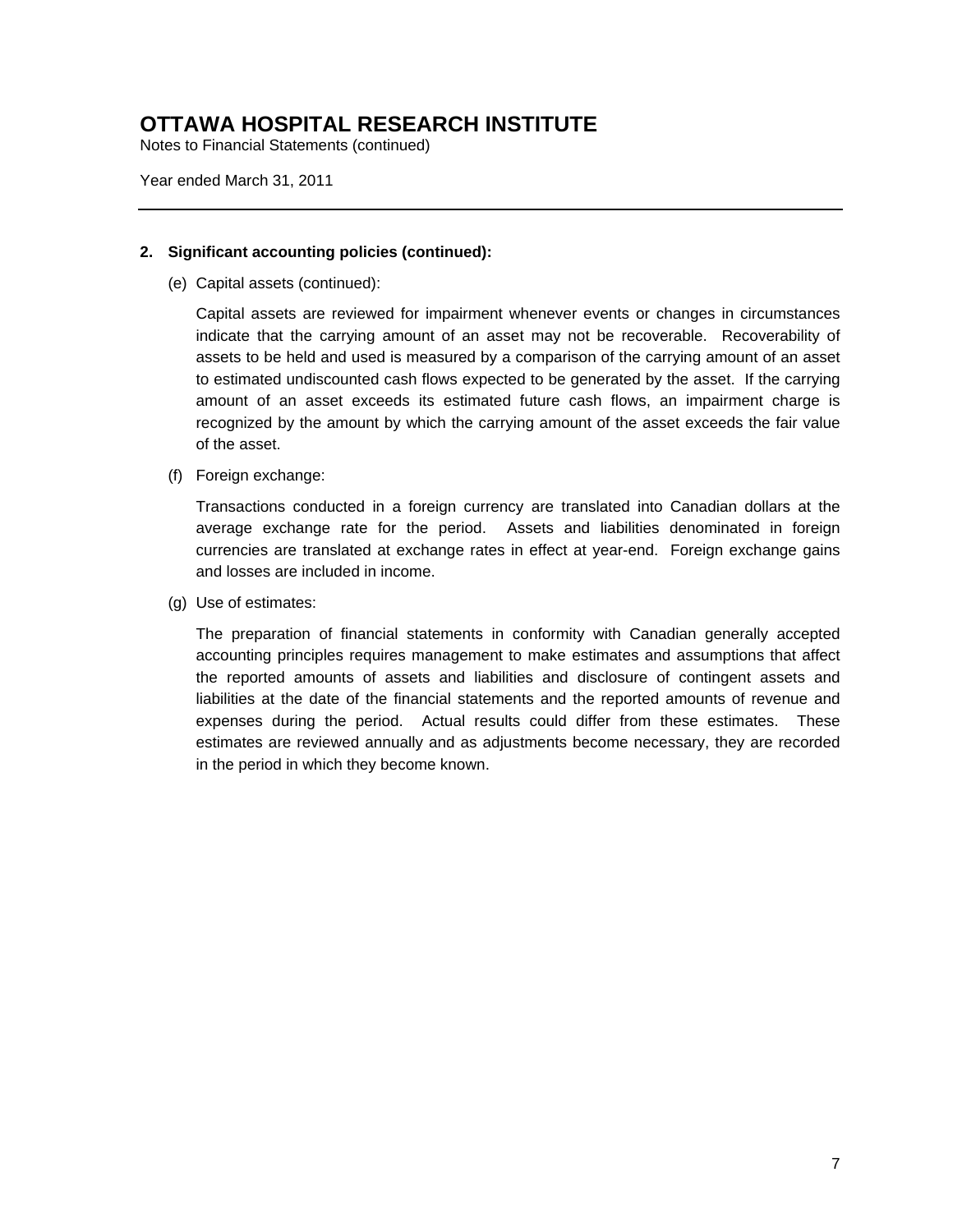Notes to Financial Statements (continued)

Year ended March 31, 2011

### **3. Related entities:**

(a) The Ottawa Hospital:

The Ottawa Hospital receives a significant amount of the Institute's research grants and contributions and distributes these funds to cover research expenses on behalf of the Institute. The Ottawa Hospital also acts as paymaster for the Institute. The Institute has an amount due to The Ottawa Hospital of \$1,883,412 (2010 - \$2,102,227). This balance represents the difference between funds deposited at the Hospital and disbursements made on behalf of the Institute at year end.

The Ottawa Hospital provided the Institute with grants as follows:

|                                                 | 2011                   | 2010                   |
|-------------------------------------------------|------------------------|------------------------|
| General operating<br>Specific purpose operating | \$4,641,924<br>523.000 | \$4,694,840<br>518.544 |
|                                                 | \$5,165,924            | \$5,213,384            |

#### (b) The Ottawa Hospital Foundation:

The Foundation provides administrative and research funding to the Institute. During the year, the Foundation contributed the following:

|                                                                                                                                                                                                                       | 2011                                                     | 2010                                                   |
|-----------------------------------------------------------------------------------------------------------------------------------------------------------------------------------------------------------------------|----------------------------------------------------------|--------------------------------------------------------|
| Unrestricted endowment fund interest<br>Unrestricted research and salary funding<br>Restricted endowment fund interest for research projects<br>Restricted research project funding<br>Deferred capital contributions | \$2,640,077<br>1,040,148<br>54,790<br>547,833<br>510,675 | \$2,553,429<br>215,627<br>47,277<br>586,040<br>301,168 |
|                                                                                                                                                                                                                       | \$4,793,523                                              | \$3,703,541                                            |

The funding for restricted research projects is recorded as unexpended research project funding and is recognized as research project revenue in the period used.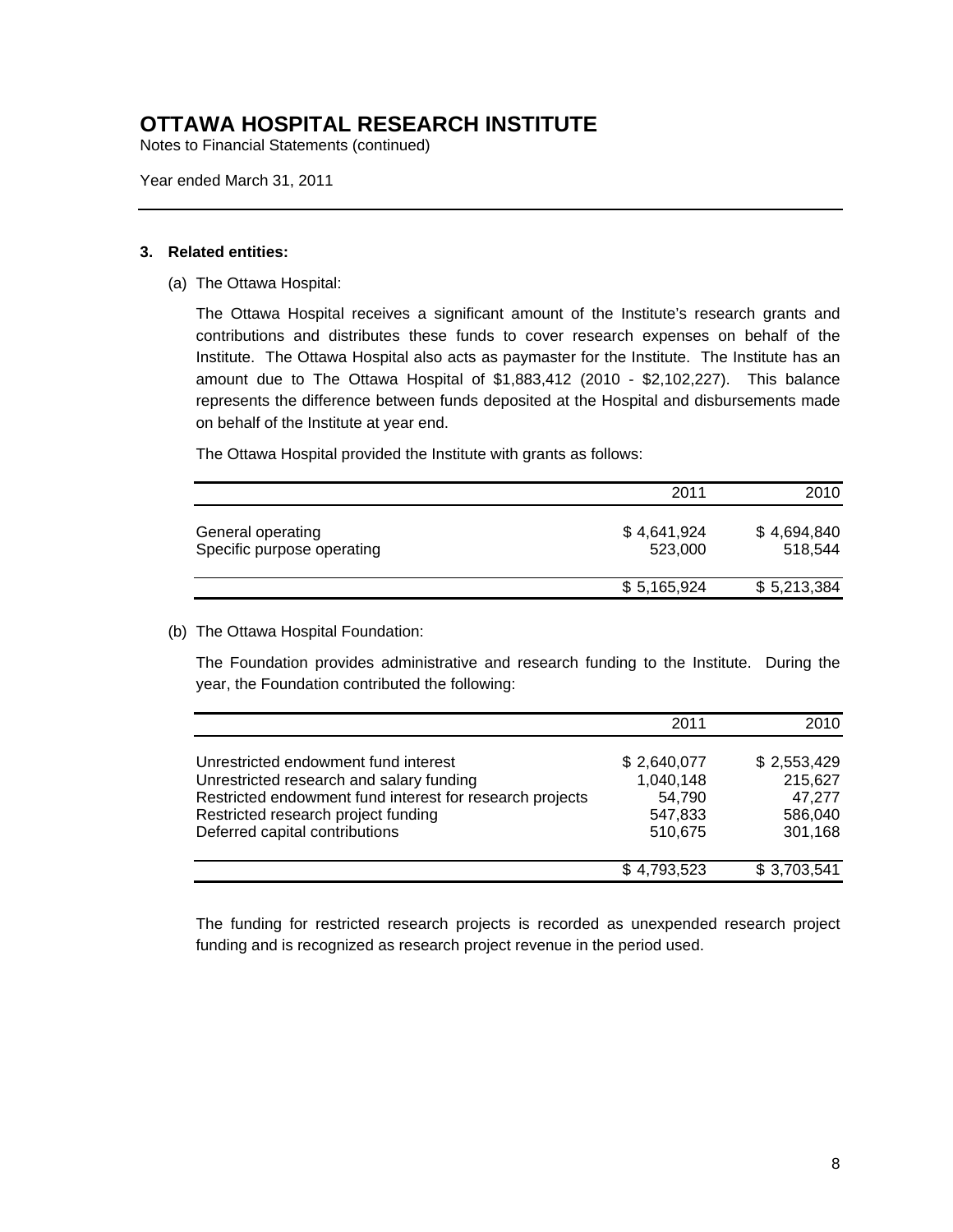Notes to Financial Statements (continued)

Year ended March 31, 2011

#### **3. Related entities (continued):**

(b) The Ottawa Hospital Foundation (continued):

At year end, \$2,728,700 (2010 - \$1,960,024) of these amounts was receivable from the Foundation.

At March 31, 2011, the Foundation manages funds in the amount of \$50,832,318 (2010 - \$44,031,344), which are designated as The Ottawa Hospital Research Institute Endowment Funds. While these funds have been designated to the Institute, they are legally the assets of the Foundation. Of this amount, \$995,747 (2010 - \$930,549) is restricted for the Clinical Epidemiology Unit Director's Research Chair, and \$15,689,701 (2010 - \$11,867,989) is restricted for the Sprott Endowment for Stem Cell Research.

(c) The University of Ottawa:

The University of Ottawa contributed \$1,598,329 (2010 - \$1,653,344) during the year to the Institute for salary support.

At March 31, 2011, endowment funds in the amount of \$1,163,367 (2010 - \$1,108,377) for the Clinical Epidemiology Unit Director's Research Chair, \$1,516,623 (2010 - \$1,445,452) for the Dr. J. David Grimes Research Chair and \$1,882,480 (2010 - \$1,792,730) for the Neuroscience Research Institute chair are held by the University of Ottawa. In the year, the Institute received \$219,854 (2010 - \$127,176) in interest on these endowments.

The University provides premises and related maintenance and repairs to the Institute's onsite researchers at no charge. The value of these services is not included in these financial statements.

(d) Loan payable:

The University of Ottawa provided a loan to the Institute for the purpose of funding the construction of the Vision floor. The loan from the University of Ottawa is non-interest bearing and is repayable starting in 2011, as agreed, if fundraising and/or grant submissions are not successful. The balance of the loan is \$450,000 (2010 - \$700,000). The Institute expects fundraising of \$306,390 to be received in future years to fund the payment of the loan payable.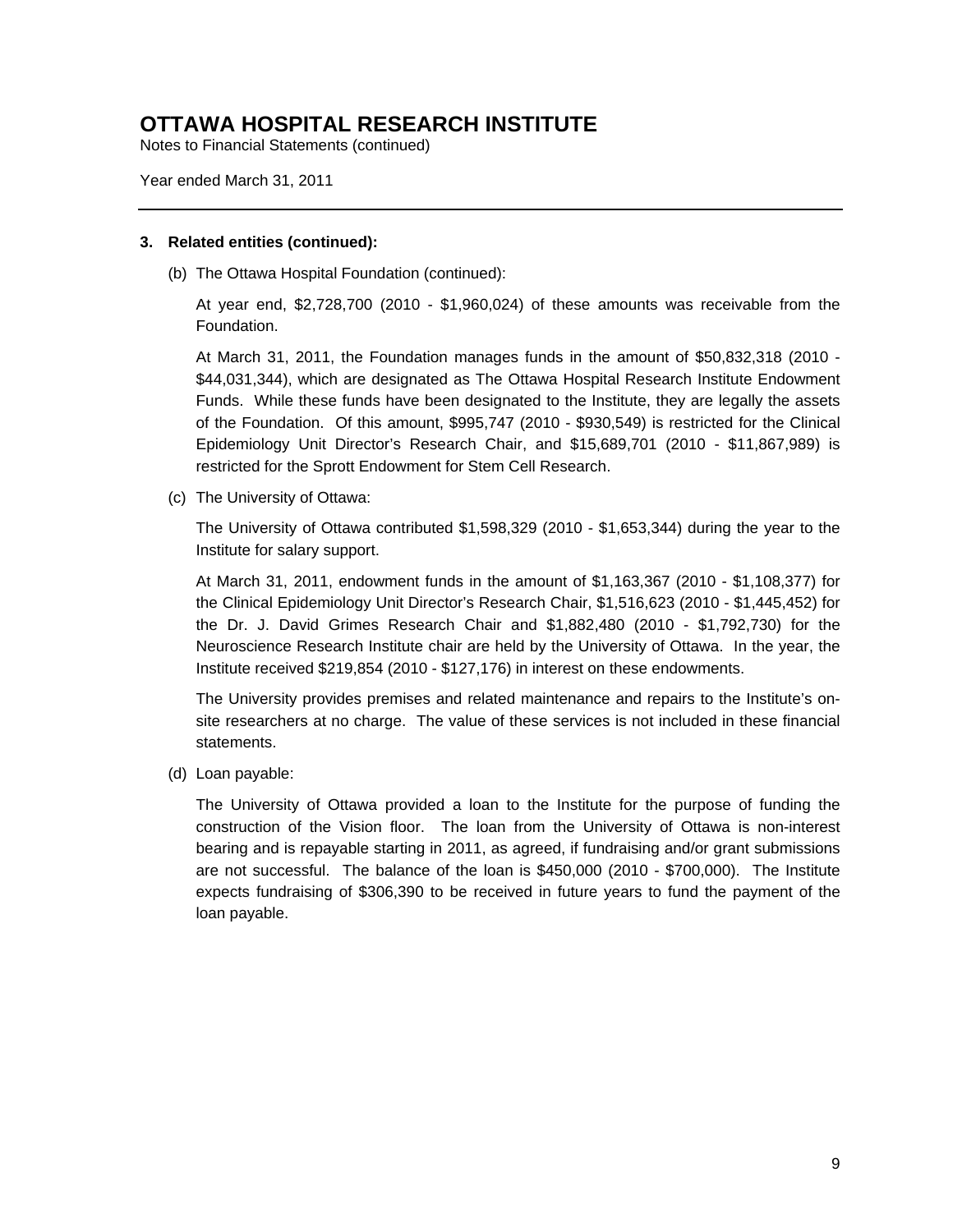Notes to Financial Statements (continued)

Year ended March 31, 2011

### **4. Investments:**

The following table presents the fair values of the Institute's investments:

|                                                                                   |                                           |                                             | 2010                                       |                                             |
|-----------------------------------------------------------------------------------|-------------------------------------------|---------------------------------------------|--------------------------------------------|---------------------------------------------|
|                                                                                   | Fair<br>value                             | Cost                                        | Fair<br>value                              | Cost                                        |
| Money market funds<br><b>Bonds</b><br>Mutual funds<br>Shares in private companies | 5,822,591<br>S<br>23,421,373<br>9,942,983 | 5,822,591<br>\$.<br>23,325,841<br>9,377,535 | 5,582,222<br>S<br>20,964,501<br>10,336,727 | 5,582,222<br>S.<br>20,937,986<br>10,674,408 |
|                                                                                   | \$39,186,948                              | \$38,525,968                                | \$36,883,451                               | \$37,194,617                                |

The Institute holds shares in private companies that were received in exchange for an amendment to a patent/licence agreement previously negotiated and in other cases, patent or license agreements to be negotiated. These shares do not give the Institute the ability to significantly influence or exercise control over these private companies. The shares are recorded in these financial statements at a nominal value as the value of the consideration given or received could not be determined. The market value of these shares in private companies is not determinable.

The bonds have interest rates of 1.75% to 11% and maturity dates ranging from March 2012 to December 2040.

The following table presents the breakdown of the investment revenue on investments held by the Institute:

|                                                                                                       | 2011                                          | 2010                                            |
|-------------------------------------------------------------------------------------------------------|-----------------------------------------------|-------------------------------------------------|
| Realized gains on investments<br>Unrealized gains on investments<br>Interest<br>Foreign exchange loss | \$1,331,351<br>972,146<br>235,965<br>(5, 575) | \$1,245,575<br>2,498,687<br>52,334<br>(30, 574) |
|                                                                                                       | \$2,533,887                                   | \$3,766,022                                     |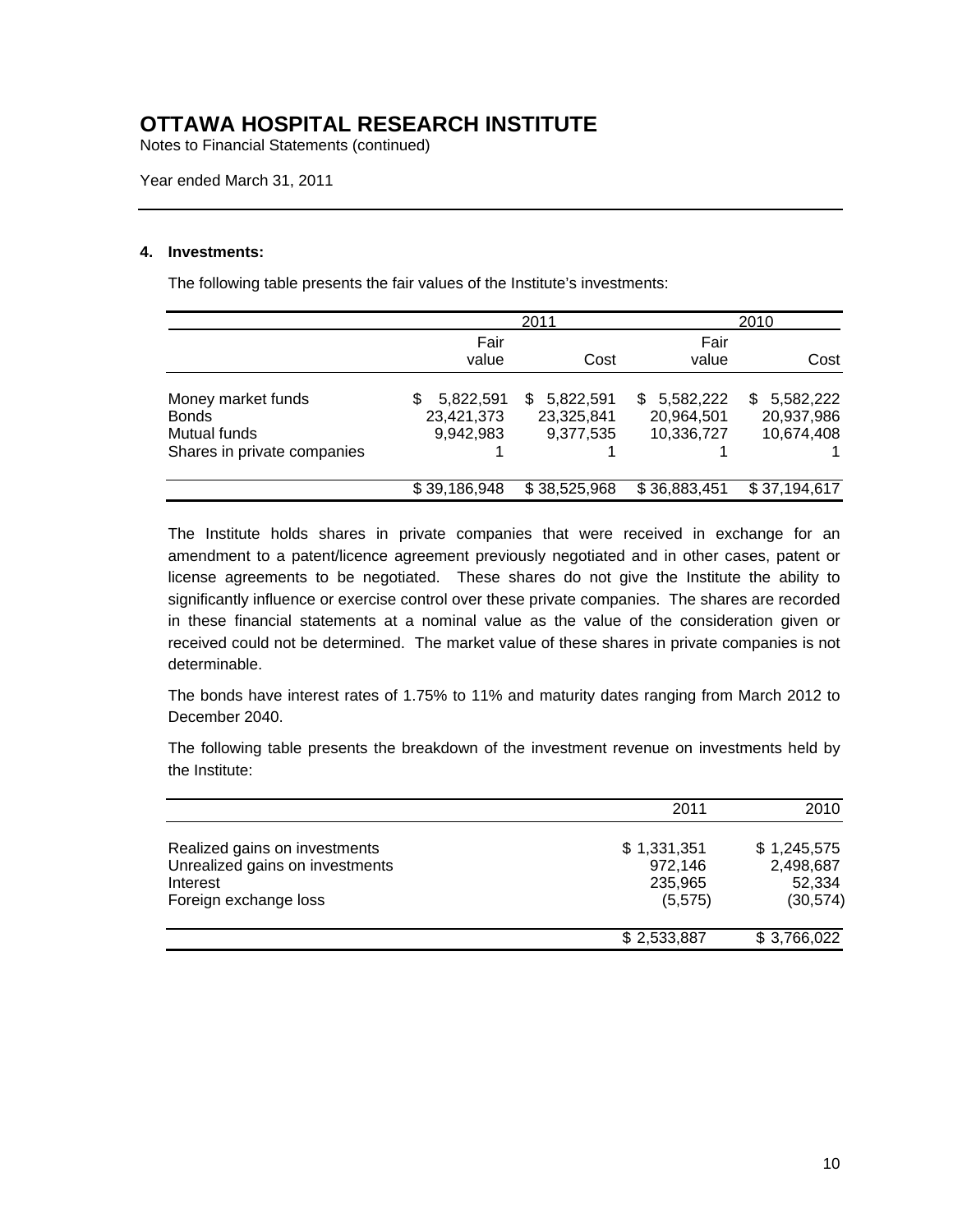Notes to Financial Statements (continued)

Year ended March 31, 2011

### **5. Capital assets:**

|                                                                                              | Cost                                        | Accumulated<br>amortization                 | 2011<br>Net book<br>value          | 2010<br>Net book<br>value              |
|----------------------------------------------------------------------------------------------|---------------------------------------------|---------------------------------------------|------------------------------------|----------------------------------------|
| Computer equipment<br>Furniture and fixtures<br>Laboratory equipment<br>Stem Cell and Vision | 5,460,018<br>\$.<br>1,847,807<br>35,030,019 | 5,393,304<br>\$.<br>1,795,744<br>25,408,247 | S<br>66,714<br>52,063<br>9,621,772 | 111,178<br>\$<br>107,771<br>11,299,347 |
| Research floors<br>Patents                                                                   | 24,855,382                                  | 5,821,063                                   | 19,034,319                         | 20,221,835                             |
|                                                                                              | \$67,193,227                                | \$38,418,358                                | \$28,774,869                       | \$31,740,132                           |

Cost and accumulated amortization at March 31, 2010 amounted to \$66,497,812 and \$34,757,680 respectively. In the year the Institute disposed of fully amortized capital assets with a cost and accumulated amortization of \$409,970.

### **6. Unexpended research project funding:**

Unexpended research project funding represents amounts received by the Institute which will be used in subsequent periods on active research projects. Changes in the unexpended research project funding balance are as follows:

|                                                      | 2011           | 2010           |
|------------------------------------------------------|----------------|----------------|
| Balance, beginning of year                           | \$61,307,806   | \$48,566,334   |
| Amounts received in the current period               | 69,934,226     | 91,422,303     |
|                                                      | 131,242,032    | 139,988,637    |
| Less:                                                |                |                |
| Research project costs                               | (67, 877, 016) | (76, 256, 489) |
| Amount transferred to deferred capital contributions | (1,560,327)    | (2,424,342)    |
|                                                      | (69, 437, 343) | (78,680,831)   |
| Balance, end of year                                 | \$61,804,689   | \$61,307,806   |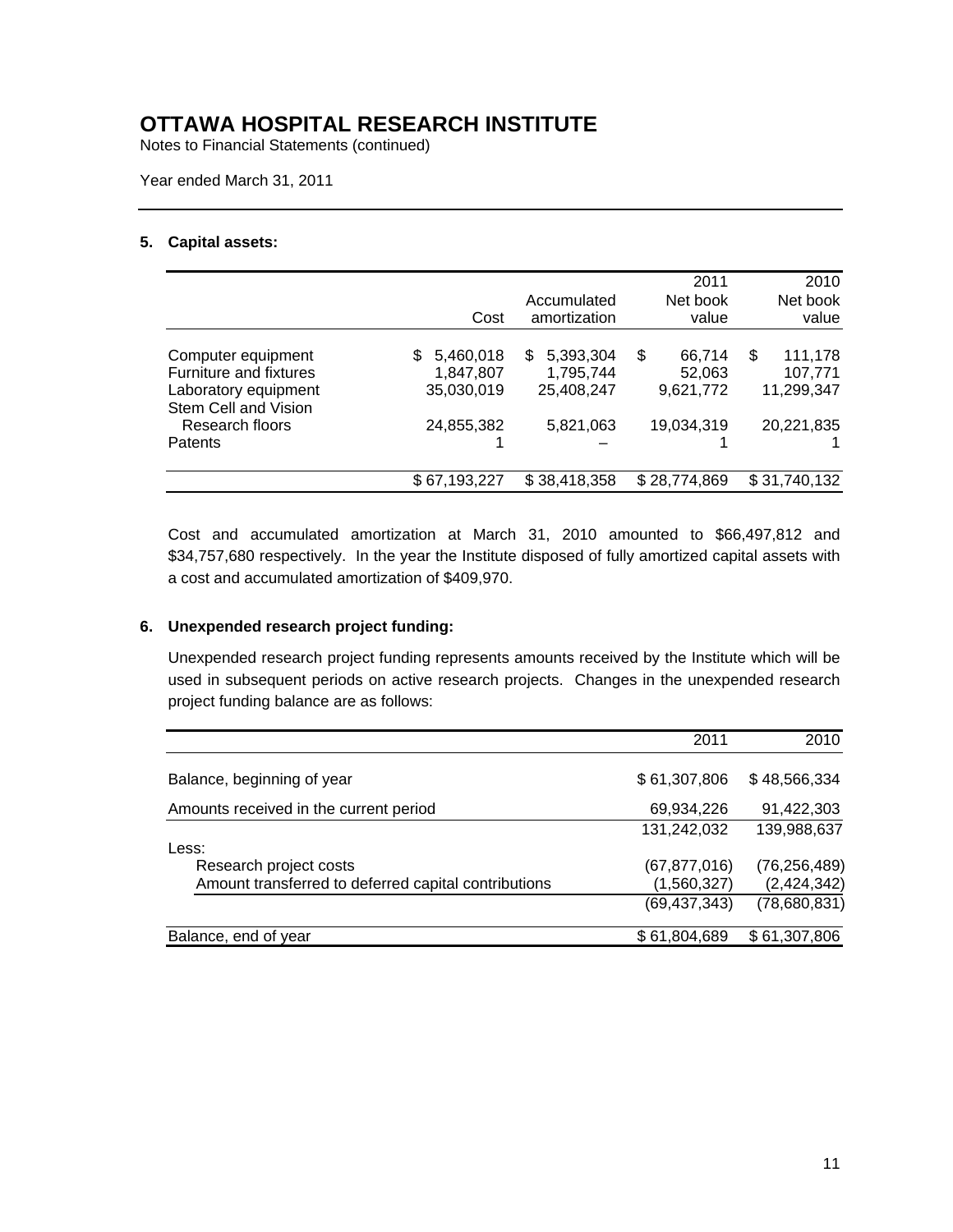Notes to Financial Statements (continued)

Year ended March 31, 2011

### **7. Deferred capital contributions:**

|                            | 2011         | 2010         |
|----------------------------|--------------|--------------|
| Balance, beginning of year | \$30,225,588 | \$32,132,989 |
| Received                   | 1,560,327    | 2,424,342    |
| Amortization               | (4,026,341)  | (4,331,743)  |
| Balance, end of year       | \$27,759,574 | \$30,225,588 |

The deferred capital contribution received consists of \$1,105,385 for current year capital asset additions and \$454,942 relating to the prior year construction of the Stem Cell and Vision floors.

### **8. Internally restricted net assets:**

Internally restricted net assets is comprised of the Equalization Fund.

The Equalization Fund was established by the Board of Directors to provide the Institute with stable investment income for short and long-term budget planning. On an annual basis Management along with the Investment managers set a budgeted return on investments, which is approved by the Board. Actual investment income in excess of the budgeted amount, to the maximum of net income for the year, is transferred to the Equalization Fund. When actual investment income is less than the budgeted amount the difference, to the maximum of the balance of the Equalization Fund, is transferred to the unrestricted fund from the Equalization Fund. During the year, \$469,734 (2010 - \$1,385,225) was transferred to the Equalization Fund for a fund balance of \$1,854,969.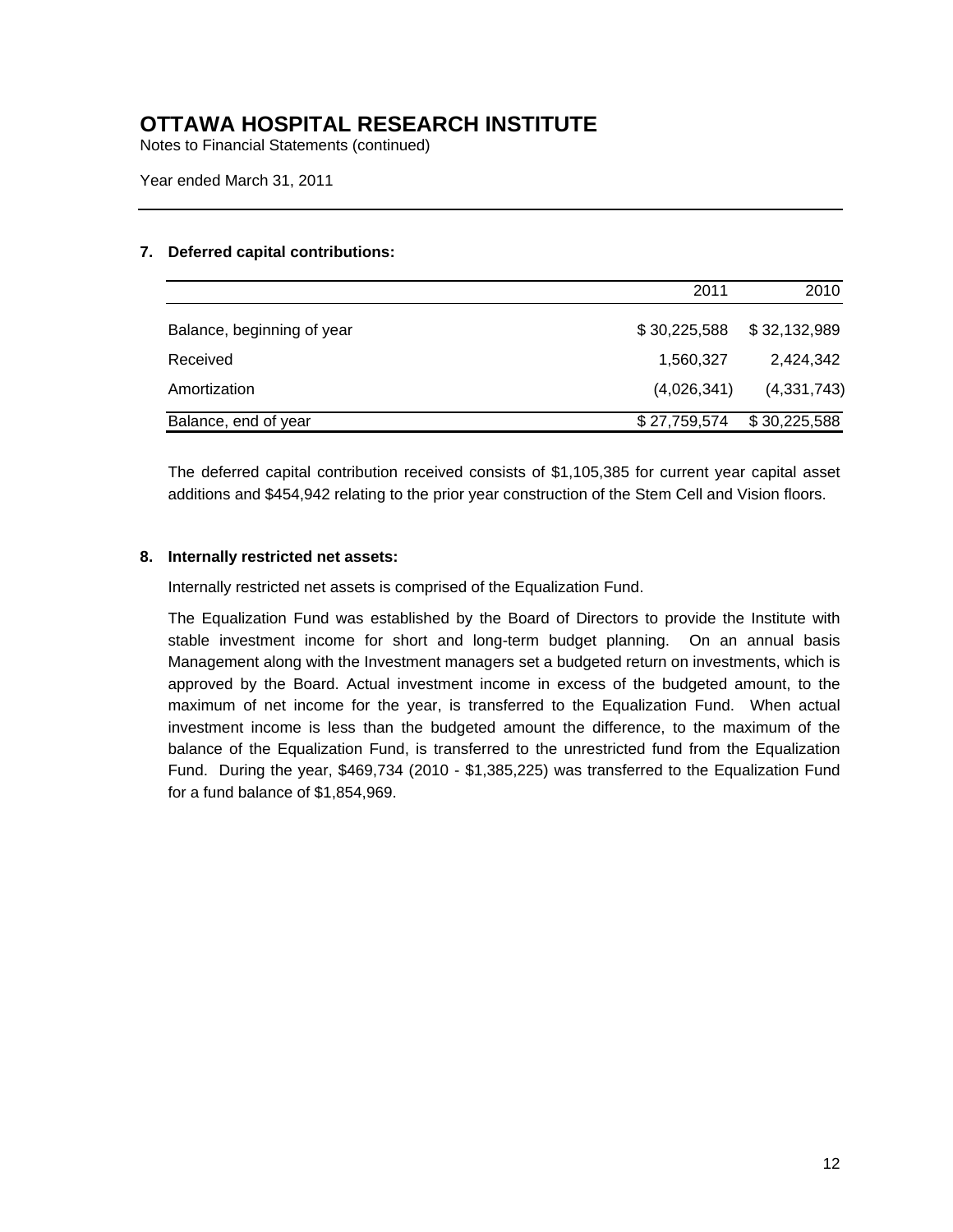Notes to Financial Statements (continued)

Year ended March 31, 2011

#### **9. Commitments:**

The Institute is committed to providing contributions to The Ottawa Hospital in respect of the construction or fit up of various buildings or floors as follows:

|                                                                                                   | Commitment                            |  |
|---------------------------------------------------------------------------------------------------|---------------------------------------|--|
| <b>Cancer Centre</b><br>Regenerative Medicine floors<br>The Centre for Practice Changing Research | \$5,220,000<br>1,840,000<br>1.160.000 |  |

At year end the Institute has secured external funding for these commitments in the amount of \$8,220,000. The timing of the distribution of these commitments had not yet been determined.

### **10. Pension plan:**

Substantially all of the full-time employees of the Institute are members of the Hospitals of Ontario Pension Plan (the "Plan"), which is a multi-employer defined benefit pension plan available to all eligible employees of the participating members of the Ontario Hospital Association. Plan members will receive benefits based on the length of service and on the average of annualized earnings during the five consecutive years prior to retirement, termination or death, that provide the highest earnings.

Pension assets consist of investment grade securities. Market and credit risk on these securities are managed by the Plan by placing plan assets in trust and through the Plan investment policy.

Pension expense is based on Plan management's best estimates, in consultation with its actuaries, of the amount, together with the 1.3% of salary contributed by employees, required to provide a high level of assurance that benefits will be fully represented by fund assets at retirement, as provided by the Plan. The funding objective is for employer contributions to the Plan to remain a constant percentage of employees' contributions.

Variances between actuarial funding estimates and actual experience may be material and any differences are generally to be funded by the participating members. The most recent actuarial valuation of the Plan as at December 31, 2009 indicates the plan is fully funded. Contributions to the plan made during the year by the Institute on behalf of its employees amounted to \$1,804,453 (2010 - \$1,679,359) and are recorded in expenses in the statement of operations.